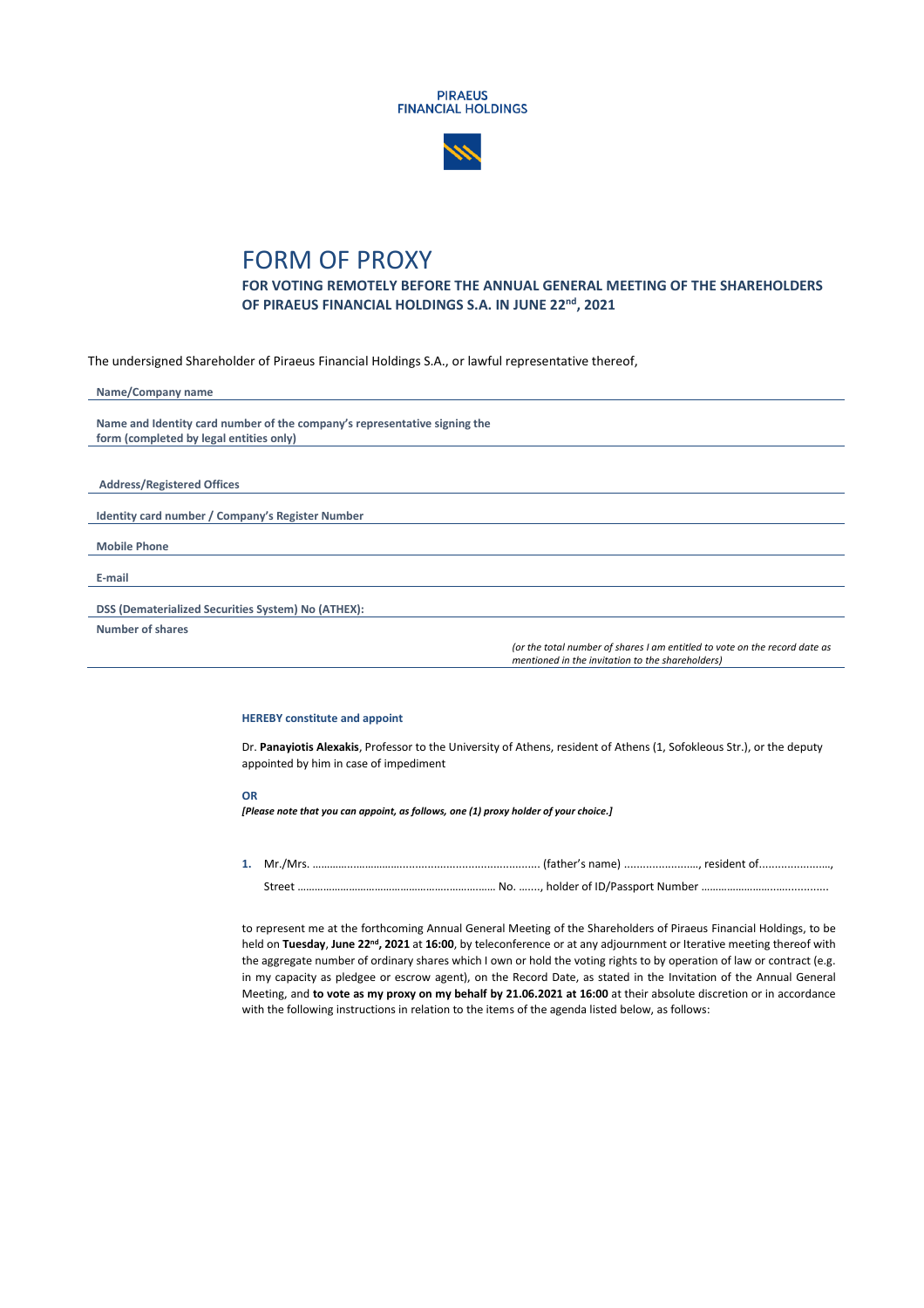



[*Please note 'x' to indicate how you wish to vote. In case that you do not provide specific instructions for voting, it is considered that the proxy holder has been authorized to vote at his/her absolute discretion*].

|     | <b>ITEMS ON THE AGENDA</b>                                                                                                                                                                                                                                                                                                                                                                                                                                                                                                                                                                                                                                                                                                 | <b>FOR</b><br>the resolution, as<br>proposed to the<br><b>General Meeting</b> | <b>AGAINST</b><br>the resolution, as<br>proposed to the<br><b>General Meeting</b> | <b>ABSTAIN</b> |
|-----|----------------------------------------------------------------------------------------------------------------------------------------------------------------------------------------------------------------------------------------------------------------------------------------------------------------------------------------------------------------------------------------------------------------------------------------------------------------------------------------------------------------------------------------------------------------------------------------------------------------------------------------------------------------------------------------------------------------------------|-------------------------------------------------------------------------------|-----------------------------------------------------------------------------------|----------------|
| 1.  | Submission and approval of the Annual Financial Report (Company and Group)<br>for the financial year 01.01.2020 - 31.12.2020, including the Annual Financial<br>Statements, along with the relevant Auditors' and Board of Directors' Reports<br>and Statements                                                                                                                                                                                                                                                                                                                                                                                                                                                            |                                                                               |                                                                                   |                |
| 2.  | Approval of the overall management of the financial year 01.01.2020 -<br>31.12.2020, according to the article 108 of law 4548/2018 and release of auditors<br>from any liability for the financial year $01.01.2020 - 31.12.2020$ according the<br>article 117 para.1 case (c) of the law 4548/2018                                                                                                                                                                                                                                                                                                                                                                                                                        |                                                                               |                                                                                   |                |
| 3.  | Appointment of Certified Auditors (regular and substitute) for the financial year<br>01.01.2021 - 31.12.2021                                                                                                                                                                                                                                                                                                                                                                                                                                                                                                                                                                                                               |                                                                               |                                                                                   |                |
| 4.  | Submission of the annual Audit Committee's Report pursuant to article 44 para.1<br>case i) of Law 4449/2017                                                                                                                                                                                                                                                                                                                                                                                                                                                                                                                                                                                                                | <b>WITHOUT VOTING</b>                                                         |                                                                                   |                |
| 5.  | Approval of remuneration paid in respect of 2020 and preliminary approval of<br>remuneration to be paid to members of the Board of Directors in respect of 2021                                                                                                                                                                                                                                                                                                                                                                                                                                                                                                                                                            |                                                                               |                                                                                   |                |
| 6.  | Submission of the Remuneration Report of the year 2020 for discussion and vote<br>by the General Meeting, according to article 112 of Law 4548/2018                                                                                                                                                                                                                                                                                                                                                                                                                                                                                                                                                                        |                                                                               |                                                                                   |                |
| 7.  | Approval of amendment of the Directors' Remuneration Policy                                                                                                                                                                                                                                                                                                                                                                                                                                                                                                                                                                                                                                                                |                                                                               |                                                                                   |                |
| 8.  | Approval of Severance Policy                                                                                                                                                                                                                                                                                                                                                                                                                                                                                                                                                                                                                                                                                               |                                                                               |                                                                                   |                |
| 9.  | Approval of the Board Director Suitability Policy                                                                                                                                                                                                                                                                                                                                                                                                                                                                                                                                                                                                                                                                          |                                                                               |                                                                                   |                |
| 10. | Set-off of the Company's "Share premium" account, including a special reserve<br>pursuant to article 4 para. 4a of Codified Law 2190/1920, against the account<br>"Retained earnings" for the write-off of an equivalent amount of prior years'<br>losses from prior years according to article 35 para. 3 of Law 4548/2018, granting<br>relevant authorizations to the Board of Directors                                                                                                                                                                                                                                                                                                                                 |                                                                               |                                                                                   |                |
| 11. | Share capital decrease in kind by decreasing the nominal value of each ordinary<br>share by the amount of $\epsilon$ 0.05, without changing the total number of common<br>shares pursuant article 31 para. 1 of law 4548/2018 in conjunction with the<br>provisions of article 17 of law 4548/2018, in order to distribute to the<br>shareholders shares issued by the Cypriot subsidiary company under the name<br>"PHOENIX VEGA MEZZ LTD" held by the Company, with a value corresponding to<br>the value of the Company's share capital decrease. Respective amendment of<br>articles 5 and 25 of the Company's Articles of Association and provision of<br>relevant authorizations to the Company's Board of Directors |                                                                               |                                                                                   |                |
| 12. | Granting of permission, as per article 98 para. 1 of law 4548/2018, to the<br>Members of the Board of Directors and Managers of the Company, to participate<br>on the board of directors or in the management of the Company's subsidiaries<br>and affiliates                                                                                                                                                                                                                                                                                                                                                                                                                                                              |                                                                               |                                                                                   |                |